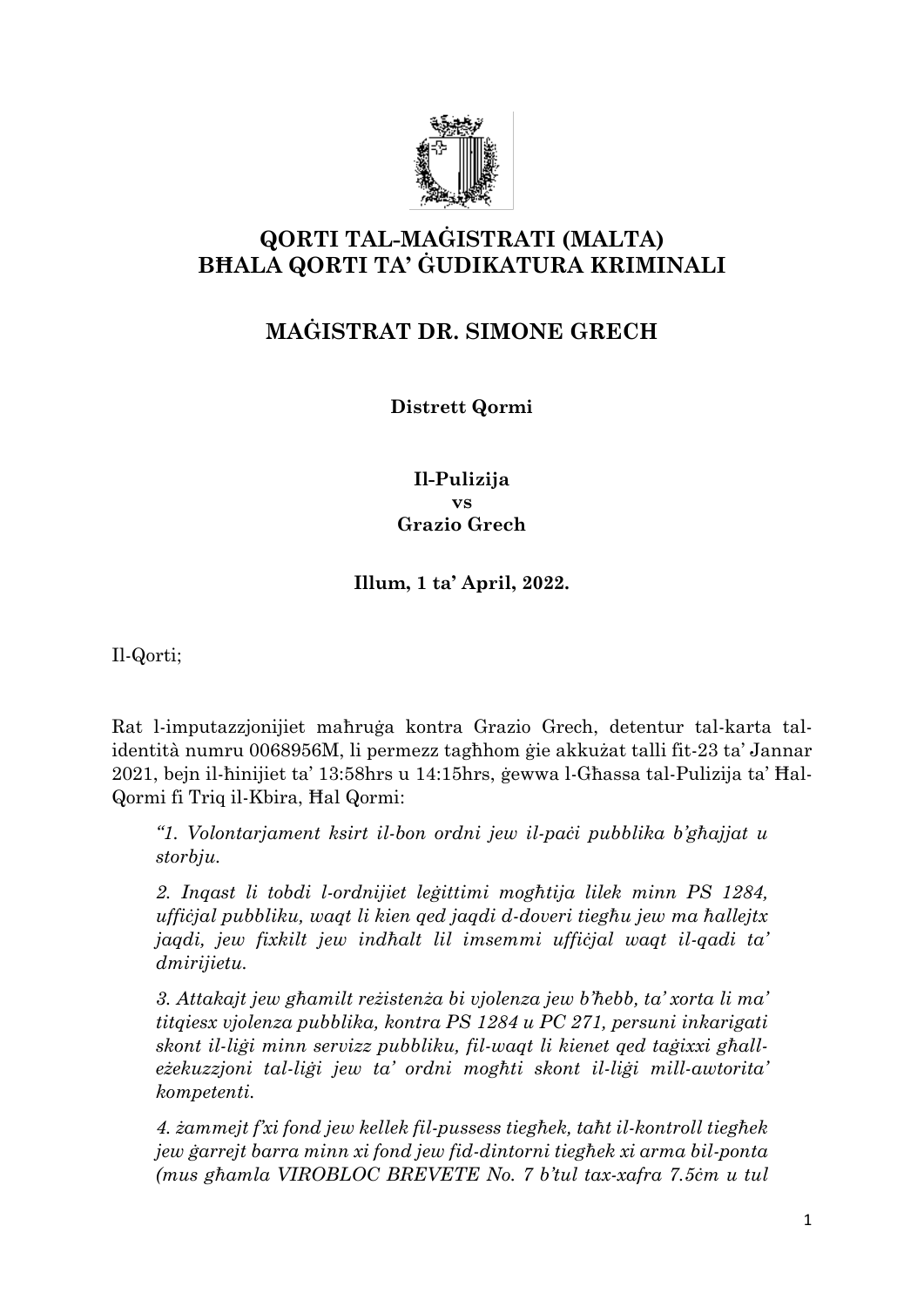*totali ta' 17.5ċm elenkati fl-Iskeda II tal-Att dwar l-Armi (Kap. 480 tal-Liġijiet ta' Malta) mingħajr ma' kellek liċenzja taħt dak l-Att."*

Rat id-dokumenti eżebiti;

Semgħet il-provi;

Semgħet trattazzjoni finali;

Rat l-artikoli relevanti;

Rat li din il-kawża ġiet differita għas-sentenza.

#### **Ikkunsidrat;**

L-imputat qed jiġi akkużat li volontarjament, kiser il-bon ordni jew il-paċi pubblika, b'għajjat u storbju. L-Art. 338(dd) tal-Kap. 9 tal-Liġijiet ta' Malta jiddisponi kif ġej:

*"338. Huwa ħati ta' kontravvenzjoni kontra l-ordni pubbliku, kull min –*

*(dd) b'xi mod ieħor mhux imsemmi band'oħra f'dan il- Kodiċi, jikser volontarjament il-bon-ordni jew il-kwiet tal-pubbliku".*

Il-Qorti tagħmel referenza għas-sentenza fl-ismijiet, 'Il-Pulizija vs Rocco D'Alessandro' deċiża mill-Qorti tal-Appell Kriminali, fl-20 ta' Mejju 2013, fejn intqal:

*'Minħabba li l-ewwel imputazzjoni hija ksur volontarju tal-bon-ordni jew tal-paċi pubblika, il-Qorti qed tirreferi għas- sentenza 'Il-Pulizija versus Michael Camilleri et' tas-27 ta' Frar 2008, tal-Qorti tal-Appell Kriminali, kif preseduta mill-Imħallef Dr.David Scicluna. F'dik issentenza nsibu dan li ġej dwar in-natura ta' din il-kontravenzjoni.* 

*'Issa, kif gie spjegat fl-Appell Kriminali fl-ismijiet 'Il-Pulizija v. Paul Busuttil' deciz fit-23 ta' Gunju 1994:* 

*"Skond gurisprudenza kostanti tal-Qrati tagħna, dan ir-reat javvera ruħu meta jkun hemm dak li fil-common law Ingliża kien jissejjah 'a breach of the peace'. Din l-ekwiparazzjoni ta' dana r-reat mal-kunċett*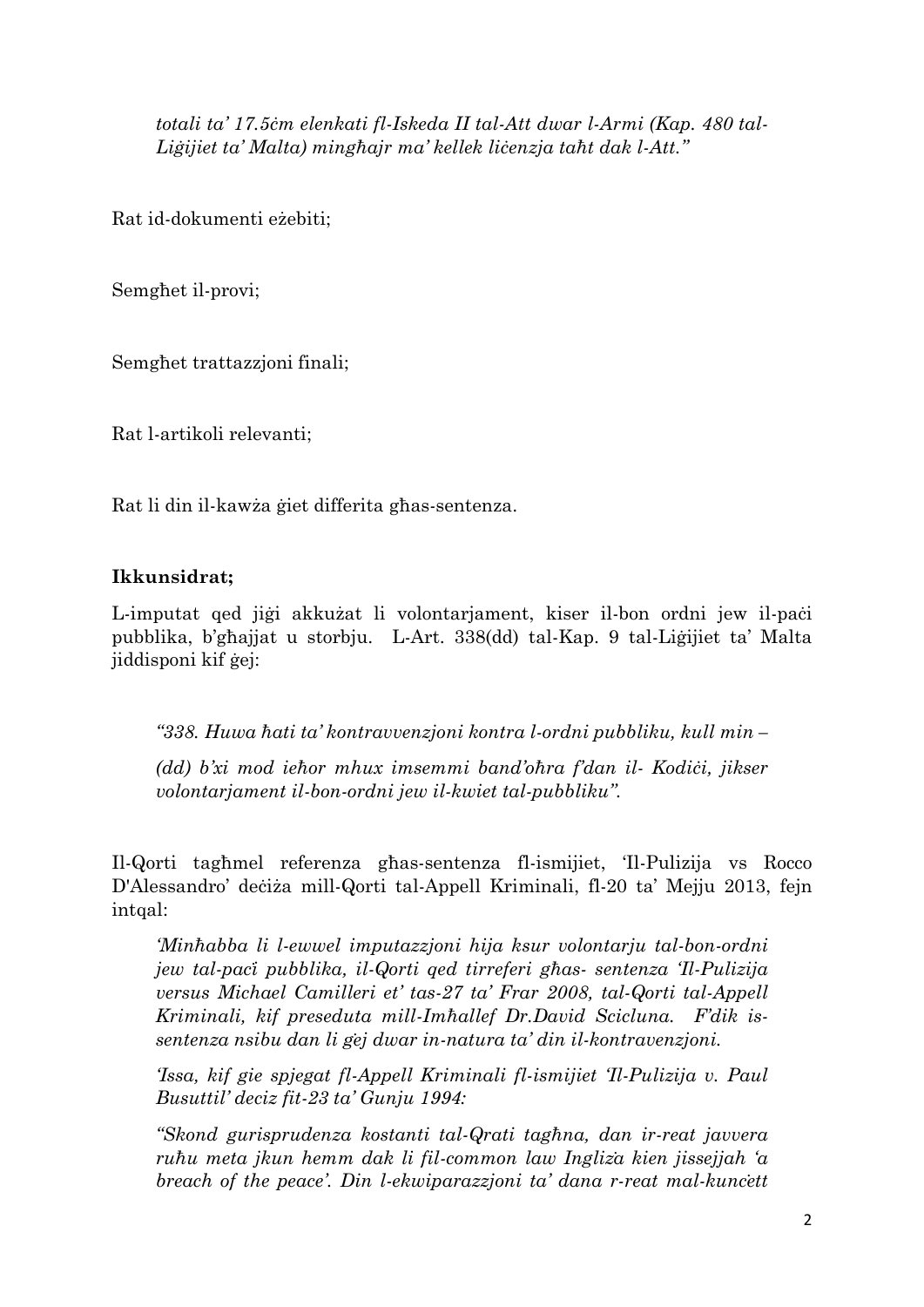*Ingliz ta' 'a breach of the peace' tirrisali għal zmien Sir Adriano Dingli li proprju f'kawza deciza minnu fl-10 ta' Gunju, 1890, fl-ismijiet 'Ispettore Raffaele Calleja v. Paolo Bugeja et.,' kien qal hekk:* 

*'Che il buon ordine e la tranquillita` pubblica sta nella sicurezza, o nella opinione ferma della sicurezza sociale, - nel rispetto dei diritti e dei doveri sia degli individui in faccia all'autorita` pubblica, sia degli individui stessi fra loro, e ogni atto che toglie o diminuisce la opinione della sicurezza pubblica, o della sicurezza individuale, e` violazione dell'ordine pubblico, indipendentemente dalla perpetrazione di altro reato'(Kollez. Vol. XII, p. 472, 475).1 Vol. LXXVIII.v.277.* 

*A skans ta' ħafna repetizzjoni, din il-Qorti tagħmel referenza għallġurisprudenza miġbura fl-artikolu intitolat 'Calleja v. Balzan: Reflections on Public Order' pubblikat fil-Vol. X ta' The Law Journal - Id-Dritt (University of Malta, Autumn 1983) pagna 13 et seq., u specjalment pagni 28 sa 31. B'zieda ma' dak li hemm f'dak l-artikolu wiehed jista' jghid li r-reat ta' 'breach of the peace' fil-ligi Skoċċiza jirrikjedi wkoll ċertu element, imqar f'ammont żgħir hafna, ta' allarm. Fi kliem McCall Smith u Sheldon, fil-ktieb tagħhom. 'Scots Criminal Law', Edinburgh, Butterworths, 1992):* 

*'The essence of the offence is the causing of alarm in the minds of the lieges. This alarm has been variously defined by courts. In Ferguson v. Carnochan (1889) it was said not necessarily to be 'alarm in the sense of personal fear, but alarm lest if what is going on is allowed to continue it will lead to the breaking of the social peace'. Alarm may now be too strong a term: in Macmillan v. Normand (1989) the offence was committed when abusive language caused 'concern' on the part of policemen at whom it was directed' (p.192).*

*Naturalment huwa kwazi impossibbli li wieħed jiddeċiedi aprioristikament x'jammonta jew x'ma jammontax f'kull kaz għar-reat ta' ksur volontarju tal-bon ordni u l-kwiet tal- pubbliku.* 

*Kif jgħid awtur ieħor Skoċċiż, Gerald H. Gordon, fit-test awtorevoli tiegħu 'The Criminal Law of Scotland' (Edinburgh, 1978):* 

*'Whether or not any particular acts amount to such a disturbance is a question of fact depending on the circumstances of each case, and strictly speaking probably no case on breach of the peace can be regarded as an authority of general application' (p.985, para. 41- 01).* 

*U aktar 'il quddiem l-istess awtur jghid: ' Although it has been held not to be a breach of the peace merely to annoy someone, such annoyance could amount to a criminal breach of the peace if the circumstances were such that it was calculated to lead to actual disturbance' (p. 986, para. 41-01).*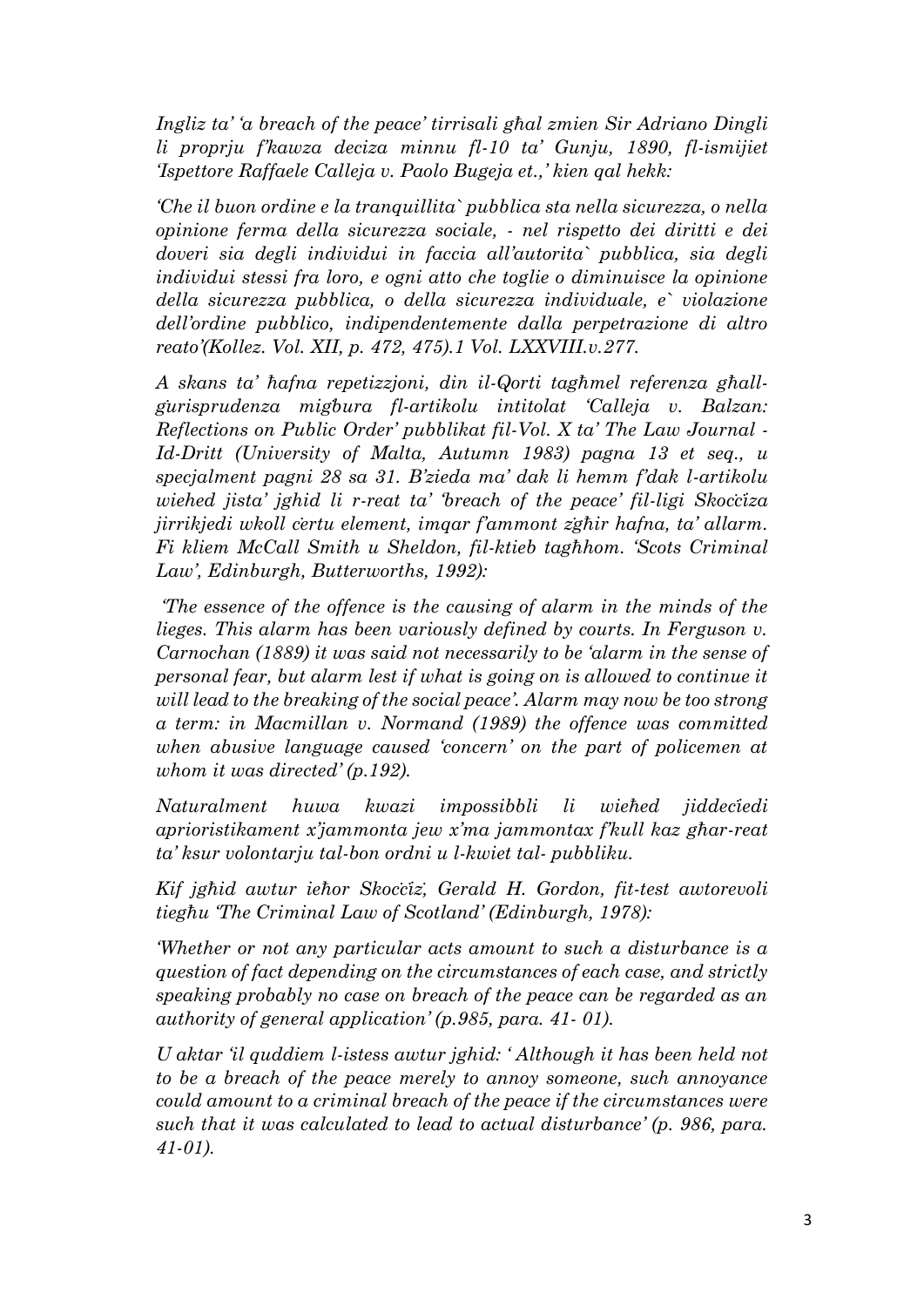*Fl-Appell Kriminali fl-ismijiet Il-Pulizija v. Joseph Spiteri deciz fl-24 ta' Mejju 1996, din il-Qorti diversament presjeduta żiedet tgħid hekk:* 

*"Il-Qorti hawnhekk tixtieq tippreciza a skans ta' ekwivoċi li l-kuncett ta' 'breach of the peace' kif abbraccjat fl-Iskozja huwa aktar wiesa' minn kif gie interpretat mill-qrati Inglizi. Fi kliem Jones u Christie fil-ktieb taghhom 'Criminal Law' (Edinburgh, Sweet & Maxwell, 1992), b'referenza għal-liġi Skoċċiża in materja:* 

*'While the major part of the criminal law of Scotland could indeed be expressed in some facile, breach-of the-peace- type phrase, such as 'doing things (or refraining from doing things) which cause, or could reasonably cause alarm or disturbance', this would lead inevitably to complete uncertainty as to what exactly the law did prohibit. At present there is considerable uncertainty as to what breach of the peace itself properly covers; and it would thus be most unwelcome to extend that uncertainty by enlarging the scope of breach of the peace at the expense of other, fairly well defined offences. But this is, of course, something of a vicious circle. It is precisely because breach of the peace has become so ill-defined that it has proved possible for it to stray into fields occupied by other offences. The only way to halt this process is for breach of the peace to be defined in a clearer and more limited fashion than is currently the case. Regrettably, however, there is little indication that this is likely to be so' (p. 295).* 

*Il-kuncett Ingliz ta' 'breach of the peace' li, kif ingħad, il- Qrati tagħna jidher li fil-massima segwew, gie spjegat mill- Professur A.T.H. Smith fil-ktieb tiegħu 'Offences Against Public Order' (London, Sweet & Maxwell, 1987) hekk:* 

*'Because of the association between 'peace' and 'quiet', there is a natural tendency to suppose that a breach of the peace is 'any behaviour that disturbed or tended to disturb the tranquillity of the citizenry'. But if any legal expression is a term of art, breach of the peace is one of them. Recently the courts have refined the concept, and established very clearly that it is allied to harm, actual or prospective, against persons or property. The leading modern authority is undoubtedly the decision of the Court of Appeal in Howell . Watkins L.J. said:* 

*'Even in these days when affrays, riotous behaviour and other disturbances happen all too frequently, we cannot accept that there can be a breach of the peace unless there has been an act done or threatened to be done which either actually harms a person, or in his presence his property, or is likely to cause such harm, or which puts someone in fear of such harm being done' (p.182).* 

*Minn dana kollu din il-Qorti tara li, bħala regola, ikun hemm ilkontravvenzjoni kontemplata fil-paragrafu (dd) ta' l-art. 338 tal-Kap. 9 meta jkun hemm għemil volontarju li minnu nnifsu jew minħabba c-*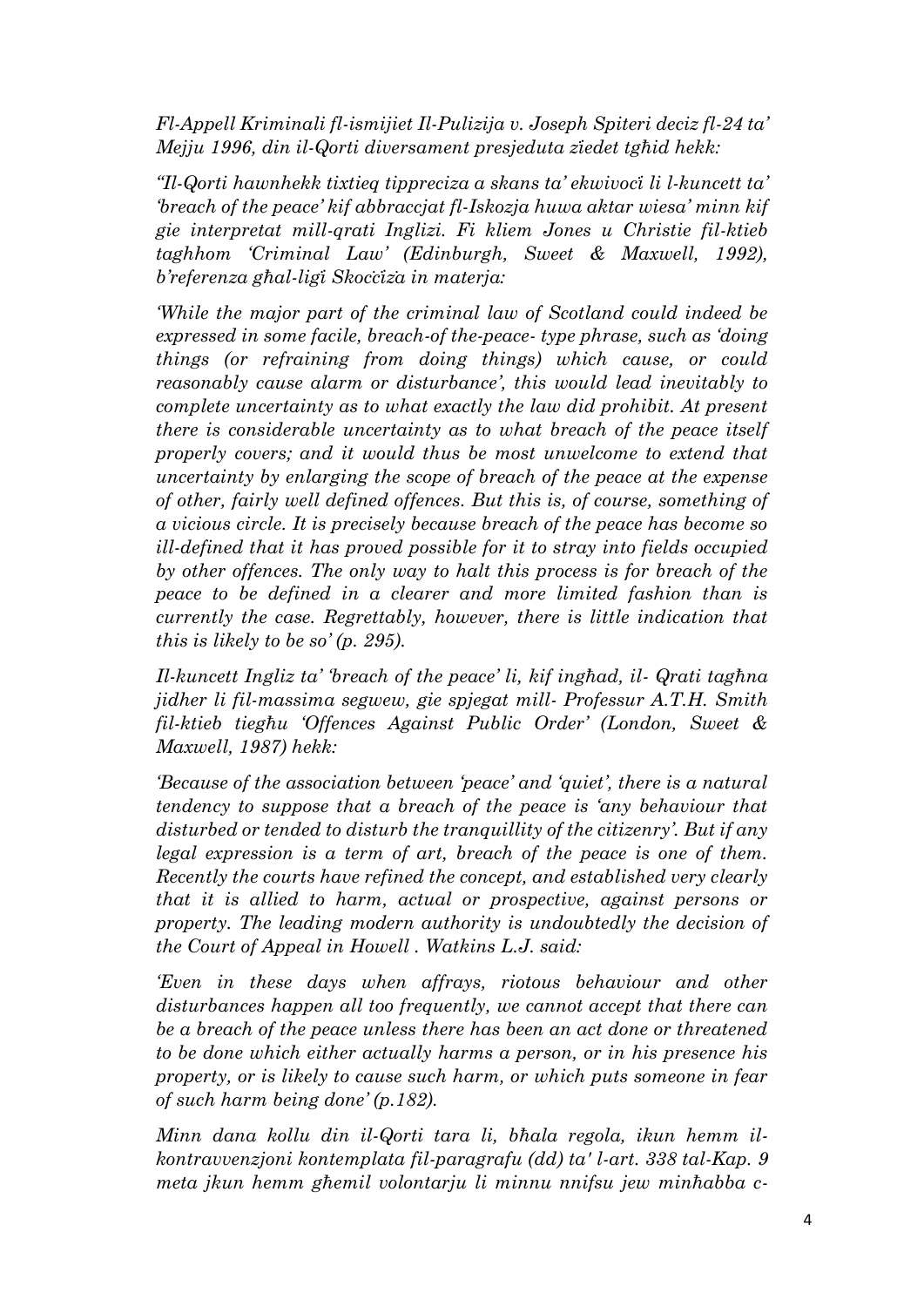*cirkostanzi li fihom dak l-għemil iseħħ inissel imqar minimu ta' inkwiet jew thassib f'moħħ persuna (li ma tkunx l-akkużat jew imputat) dwar linkolumita` fiżika ta' persuna jew dwar l-inkolumita` ta' proprjeta`, kemm b'rizultat dirett ta' dak l-għemil jew minħabba l-possibilita` ta' reazzjoni għal dak l-għemil. Naturalment dawn iċ-ċirkostanzi jridu jkunu tali li oġġettivament inisslu l-imsemmi nkwiet jew tħassib.'*

*Il-Qorti kkwotat minn din is-sentenza 'in extenso' għaliex l- ispjegazzjoni mogħtija tista' tgħin biex il-Prosekuzzjoni tkun tista' tiddeċiedi aħjar meta għandha tagħti din l-imputazzjoni u meta le.* 

*Minn dan il-każ jirriżulta li l-prinċipju li Qorti għandha ssegwi biex tara jekk kienx hemm ksur tal-ordni pubbliku huwa jekk mill-atti jirriżultax xi għemil volontarju li minnu nnifsu jnissel xi minimu ta' inkwiet jew tħassib f'moħħ persuna dwar l-inkolumita' fiżika ta' persuna jew proprjeta'.'*

Mill-provi prodotti, din il-Qorti tqies li din l-imputazzjoni ġiet ampjament ippruvata. Dana partikolarment mix-xhieda mogħtija minn Edward John Bonello u l-Uffiċjali tal-Pulizija li kienu preżenti meta seħħ dan l-inċident. Il-Qorti hija sodisfatta mill-provi miġjuba, li kien hemm ksur tal-ordni pubblika da parti talimputat, li bl-għemil volontarju tiegħu, nissel inkwiet jew tħassib f'moħħ terzi persuni preżenti, dwar l-inkolumità fiżika ta' persuna jew proprjetà.

It-tieni imputazzjoni tikkonċerna l-Art. 338(ee) tal-Kap. 9 tal-Liġijiet ta' Malta, li jiddisponi kif ġej:

*"338. Huwa ħati ta' kontravvenzjoni kontra l-ordni pubbliku,kull min –*

*(ee) ma jobdix l-ordnijiet leġittimi tal-awtorità jew ta' wieħed li jkun inkarigat minn servizz pubbliku, jew ma jħallihx jew ifixklu waqt li jkun jagħmel id-dmirijiet tiegħu, jew b'xi mod ieħor, bla jedd, jindaħal fi dmiru, billi ma jħallix lil ħaddieħor jagħmel dak li b'liġi jkun ordnat jew jista' jagħmel, jew billi jġib fix-xejn jew iħassar dak li ħaddieħor ikun għamel skont il-liġi, jew b'xi mod ieħor li jkun, kemm-il darba din id-disubbidjenza jew dan l-indħil ma jkunux jaqgħu taħt dispożizzjonijiet oħra ta' dan il-Kodiċi jew ta' liġi oħra."*

Il-Qorti tqies li din l-imputazzjoni ġiet ampjament ippruvata. Malli l-imputat tawwal ilsienu mal-Uffiċjali tal-Pulizija u sostna li huwa kien sejjer lejn id-dar, huwa ngħata ordni minn PS 1284, sabiex ma jitlaqx u jibqa' ġol-Għassa, peress li l-istess PS 1284 ried ikellmu. Madanakollu, l-imputat għamel ta' rasu u njora lordni mogħtija lilu minn PS 1284, bil-konsegwenza li kellha tintuża forza minima sabiex l-imputat jerġa' jiddaħħal ġewwa l-Għassa tal-Pulizija. Il-Qorti qieset li nonostante li huwa minnu li l-imputat mar minn jeddu ġewwa l-Għassa tal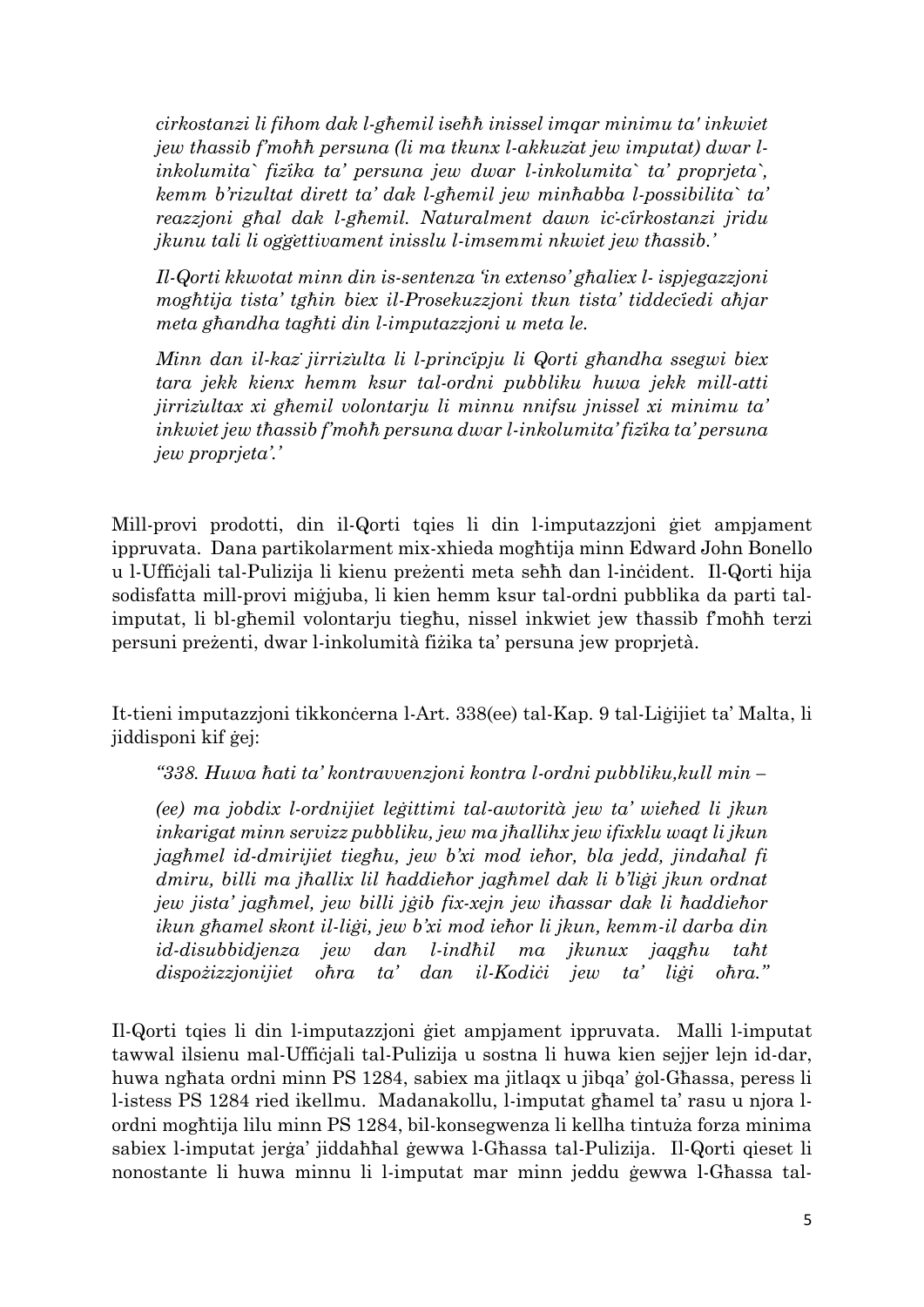Pulizija, wara li huwa ġie mitlub jagħmel dan permezz ta' telefonata mingħand listess Uffiċjal tal-Pulizija, l-imputat kellu jobdi dak li jiġi ordnat lilu mill-Uffiċjal tal-Pulizija. Irriżulta mix-xhieda mogħtija, li l-imputat, malli daħal fl-Għassa, qajjem storbju u għajjat, malli ra li kien hemm persuna oħra fl-istess post fejn kien hemm hu, u li lanqas biss ta l-opportunità lil PS 1284 biex ikellmu u jsaqsih, dak li kellu jsaqsih in konnessjoni ma' investigazzjoni, rigwardanti xi ħsarat li kienu ġew sofferti fuq vettura ta' terza persuna.

Ġialadarba l-imputat ġie mogħti ordni mill-Uffiċjal tal-Puliżija biex jibqa' fl-Ġħassa għax kellu bżonn ikellmu u jsaqsih xi domandi, iżda minflok għażel li ma jobdix, din il-Qorti tqies li din l-imputazzjoni, irriżultat ampjament ikkonfermata.

L-imputat ġie akkużat ai termini tal-Artikolu 96 tal-Kap 9 tal-Liġijiet ta' Malta. F'dan ir-rigward, il-Qorti tagħmel referenza għal dak li ntqal fil-kawża, Pulizija (Spettur Daryl Borg) vs Jerken Decelis' deċiża minn din il-Qorti hekk kif diversament ippreseduta, fit-22 ta' Novembru 2013:

*'L-imputat kien fid-dmir li, minghajr paroli u xenati zejda, jobdi lordnijiet legittimi li kienu gew moghtija lilu mill-Pulizija sabiex imur l-Ghassa ta' San Glijan. L-ordnijiet legittimi moghtija mill-Pulizija liccittadin ma humiex hemmhekk biex jigu konstestati, argumentati, mkasbra jew injorati sommarjament mir-ricevent. Qeghdin hemmhekk biex jigu obduti –dejjem u minghajr dewmien, ghalkemm bla pregudizju ghad-dritt ta' dak li jkun li jirreklama wara l-gustizzja intrinseka ta' dik l-ordni (Il-Pulizija vs Maria Victoria Sive Marvic Attard Gialanze, Qorti tal-Appell Kriminali, per VDG, 25 ta' Gunju 1997). Altrimenti jkun ifisser li kull persuna jkollha l-jedd tagixxi kif trid u joghgobha minghajr hadd ma jista' jzommha jew irazzanha. Nigu fi stat ta' gungla – l-antitezi tal-ordni mehtiega biex il-hajja socjali tkun tista tezisti f'armonija relattiva.'* 

F'dik il-kawża, il-Qorti kompliet tispjega li:

*'Il-Qorti hija konvinta lil hinn minn kull dubju dettat mir-raguni li limputat ikkommetta r-reati mnissla minn ingurji jew theddid kontra ufficjali pubblici jew offizi fuq il-persuna taghhom. Il-kwistjoni legali hawnhekk hija jekk b'tali azzjonijiet l-imputat irrendiex ruhu hati tarreat ta' attakk jew rezistenza bi vjolenza kontra l-Pulizija. Wara li l-Qorti gharblet il-provi kollha nonche l-gurisprudenza applikabbli ghallistess, thoss li l-estremi ta' dan ir-reat imnissel mill- Artikolu 96 tal-Kodici Kriminali ma jezistux f'dan il-kaz. Dan ghar-ragunijiet segwenti. Ghalkemm huwa minnu li l- imputat irrezista dan l-arrest u huwa minnu wkoll li fil- mument tar-rezistenza PS 1456 weggha hafif sebghu il- kbir t'idu l-leminija, l-istess Pulizija jtennu li l-imputat ma hebbx*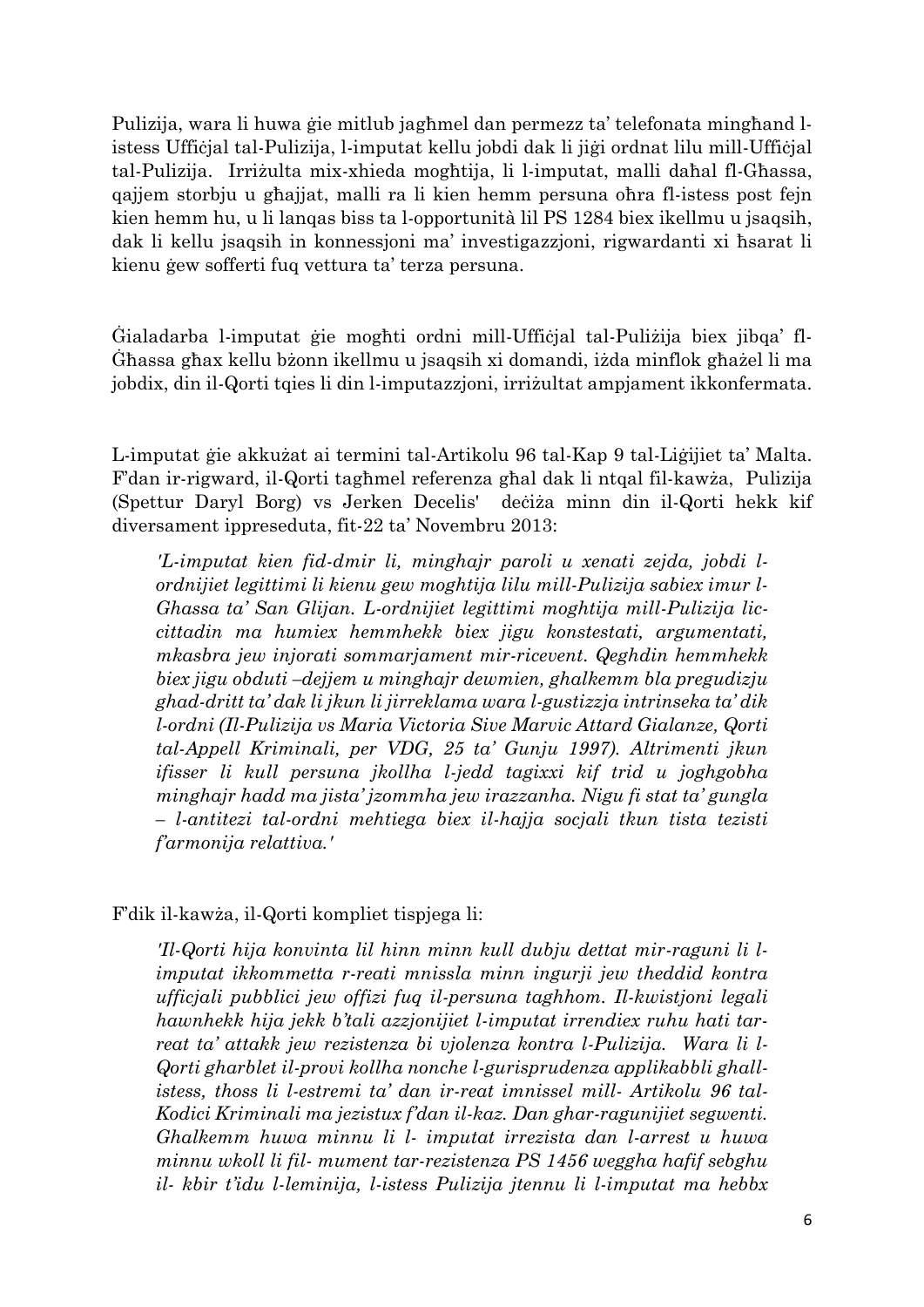*ghalihom jew attakkahom. Il-kwistjoni legali hija – l-imputat qabez illimiti tar-rezistenza ghall-arrest li jwassal ghal rezistenza bi vjolenza jew addirittura attakk fuq il- Pulizija?* 

*Skont l-Gharef Imhallef William Harding fil-kaz "Il-Pulizija vs John Mallia" deciz nhar il-21 ta' Mejju 1960 : -*

*Jekk wiehed jindahal fid-doveri tal-pulizija u juza mhux biss "vie di fatto", imma vjolenza effettiva allura hu jkun hati ta' attakk u rezistenza lill-Pulizija a differenza tal-kaz, fejn ikun hemm semplici kliem oltragguz jew semplici minacci jew "mera inazione". Fil-kaz tal-persuna li tkun f'idejn il-Pulizija jista' talvolta jkun hemm certa tolleranza, billi dik il-persuna tkun qeghda tirrezisti lill-Pulizja ghax tkun spinta mixxewqa naturali tal-liberta' proprja; imma din it-tolleranza tispicca malli dik il-persuna tispingi jdejha fuq il-membri tal-Pulizija li jkunu qeghdin izommuha biex toffendihom fil-persuna taghhom u tmur oltre s-semplici sforz biex tevadi l-arrest.* 

*Issa f'dan il-kaz, din il-Qorti thoss li dak li ghamel l-imputat kien precizament li rrezista lill-Pulizija ghax kien spint mix- xewqa naturali tal-liberta proprja – u mix-xiehda tal- Pulizija li kienu qeghdin jezegwixxu l-manuvra tal-arrest jirrizulta li l-imputat ma hebbx ghalihom; u ghalhekk din il- Qorti ma thosshiex moralment konvinta li bl-agir tieghu l- imputat spinga jdejh fuq il-Pulizija li kienu qeghdin izommuh biex joffendihom fuq il-persuna taghhom.* 

*Il- griehi sofferti minn PS 1456 kienu konsegwenzjali ghall- movimenti fizici inkonsulti tal-imputat biex ma jigix immanettjat u ma kienux konsegwenzjali ghal movimenti fizici ohrajn li permezz taghhom limputat ried li joffendi lil PS 1456 fuq il-persuna tieghu biex iwegghu.* 

*Fuq dan il-punt, il-Qorti sejra ssegwi l-insenjament imnissel missentenza tal-Qorti tal-Appell Kriminali fil-kaz "Il-Pulizija vs Joseph Zahra" deciza nhar l-10 ta' Mejju 2002 fejn similment ghal dak li gara f'dak il-kaz, fil-kaz in disamina ma giex pruvat sodisfacentement li kemm (a) mill-movimenti fizici maghmula mill-imputat waqt li kien qieghed jirrezisti l-arrest u (b) mill-grad ta' forza uzata minnu waqt din ir-rezistenza jista' jinghad li l-imputat ippreveda l-possibilita li b'dak li kien ser jaghmel seta' jikkaguna hsara u ghalkemm ma riedx dik ilhsara huwa kien indifferenti ghall-konsegwenza ta' ghemilu b'mod li xorta ghamel l-att li kkaguna l-hsara (intenzjoni pozittiva indiretta). Izda l-Qorti hija konvinta moralment li l-imputat, ghalkemm ma riedx jikkawza hsara lill-min kien qieghed jipprova jarrestah waqt li qed jipprova ma jhallihomx jimmanettjawh, huwa kien xorta fid-dmir li jintebah li b'dak li kien qieghed jaghmel seta' jikkaguna xi hsara lil min kien qieghed jipprova jimmanettjah. Kif qalet il-Qorti tal-Appell Kriminali ghalhekk il-hsara ma kienetx dolozament ikkagunata izda kienet ikkagunata kolpozament u ghalhekk il-griehi sofferti minn PS*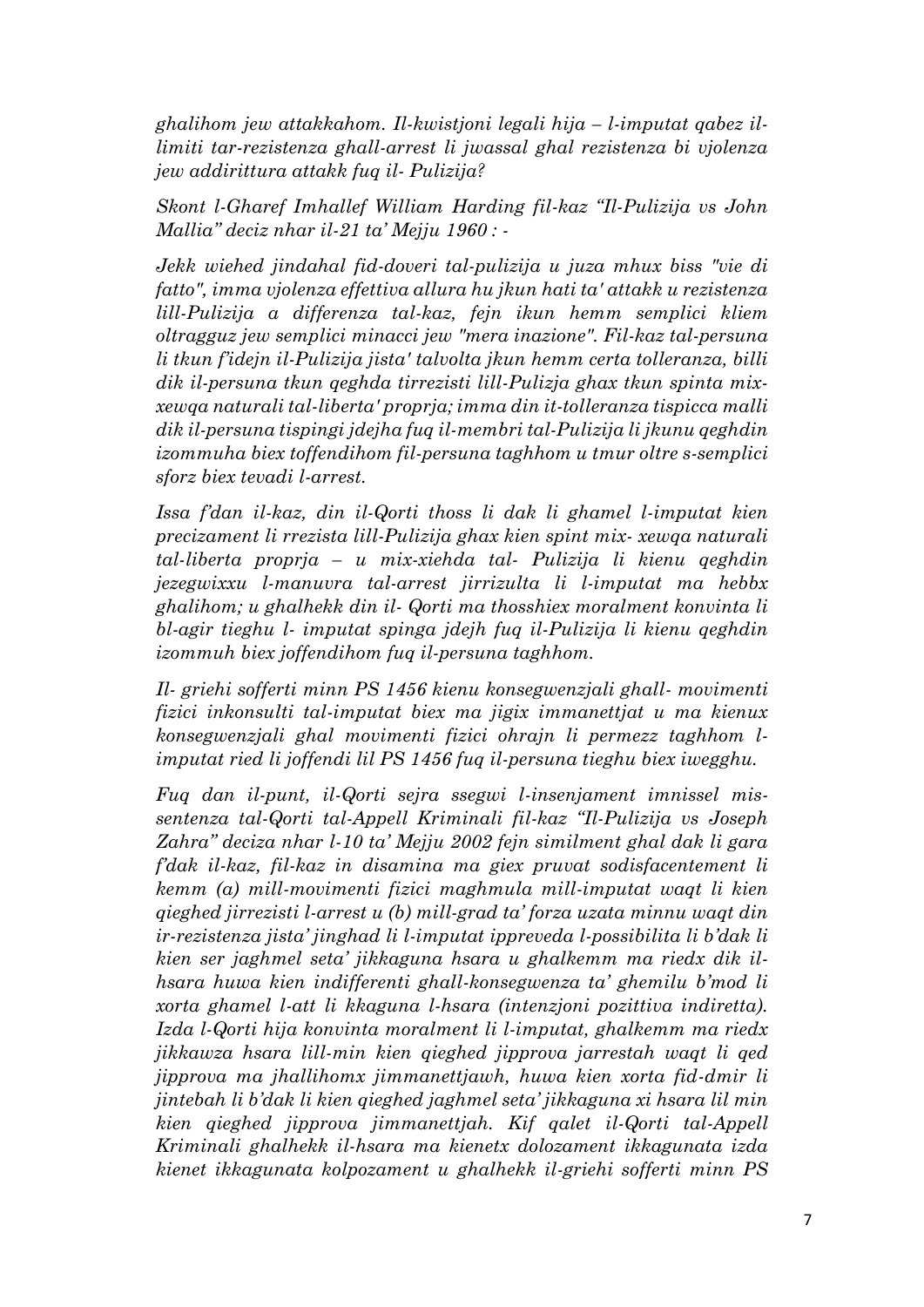*1456 ma jistghux f'dan is-sens jitqiesu li kienu griehi ta' natura hafifa kagunati volontarjament mill-imputat, izda semmai kienu griehi ta' natura hafifa ikkagunati involontarjament filwaqt li l-imputat kien qieghed jipprova ma jhallix lill- Pulizija jimmanettjawh. Konsegwentement l-imputat ghandu jigi ritenut responsabbli ai termini tal-Artikolu 226(1) tal-Kodici Kriminali u mhux tal-Artikolu 214 u 221(1) tal-istess Kodici.'*

F' 'Il-Pulizija (Spettur Spiridione Zammit) (Spettur Jurgen Vella) vs Faiz Omar Elsallak' deċiża minn din il-Qorti hekk kif diversament ippreseduta, fid-29 ta' Settembru 2014, intqal li:

*'L-Artikolu 96, imbaghad ghalkemm ukoll ghandu bhala vittma, lufficjal pubbliku, jikkontempla tlett elementi essenzjali ghal kostituzzjoni ta' dana r-reat:* 

*Fl-ewwel lok, irid ikun hemm l-attakk jew resistenza. Illi jkun hemm biss disubbidjenza tal-ligi jew ta' ordni moghtija minn xi awtorita' ghalhekk mhux sufficjenti ghal kummissjoni ta' dana r-reat. Il- Mamo jkompli jghid: "It is only when the insubordination or defiance goes so far as to obstruct the execution of the law or of lawful orders of the competent authority that the crime of attack or resistance can arise. The purpose of the agent in this crime, therefore, must be precisely that of obstructing or frustrating the execution of the law or the lawful orders of the competent authority, by opposing the action of those charged therewith". Finnuqqas ta' dana jista' jissussisti biss ir-reat ikkontemplat fl-Artikolu 95 biss. Inoltre l-attakk jew resistenza trid tkun necessarjament akkompjanta bl-uzu tal-forza, vjolenza jew bil-hebb. Ghalhekk insulti jew theddid qatt ma jistghu jwasslu ghal htija taht dina d-disposizzjoni tal-ligi.* 

*Fit-tieni lok ir-reat irid jigi kommess fil-konfront ta' ufficjal pubbliku jew kif tghid testwalment il-ligi "persuna inkarigata skond il-ligi minn servizz pubbliku". Illi l-Qorti taghmel riferenza ghal dak sottolinjat iktar 'il fuq u cioé illi huwa necessarju illi ghalkemm tali persuna mhux necessarjament ghandha tkun liebsa uniformi jew xi marka jew sinjal li turi l-kapacita li fiha qed tagixxi, madanakollu x-xjenza tal-persuna li qed tikkommetti dana r-reat illi l-vittma hija ufficjal pubbliku hija necessarja. Altrimenti l-mens rea ghal kummissjoni ta' dana r-reat ikun nieqes.* 

*Fl-ahharnett huwa necessarju illi l-attakk jew resistenza kontra lufficjal pubbliku jrid isir filwaqt illi huwa jkun qieghed jagixxi ghallesekuzzjoni tal-ligi jew ta' ordni moghtija skond il-ligi minn awtorita' kompetenti. Il-Mamo jkompli jghid: "Therefore, any violence committed after the law or the order has already been executed, even though it may be on account of such execution, would not give rise to this crime."*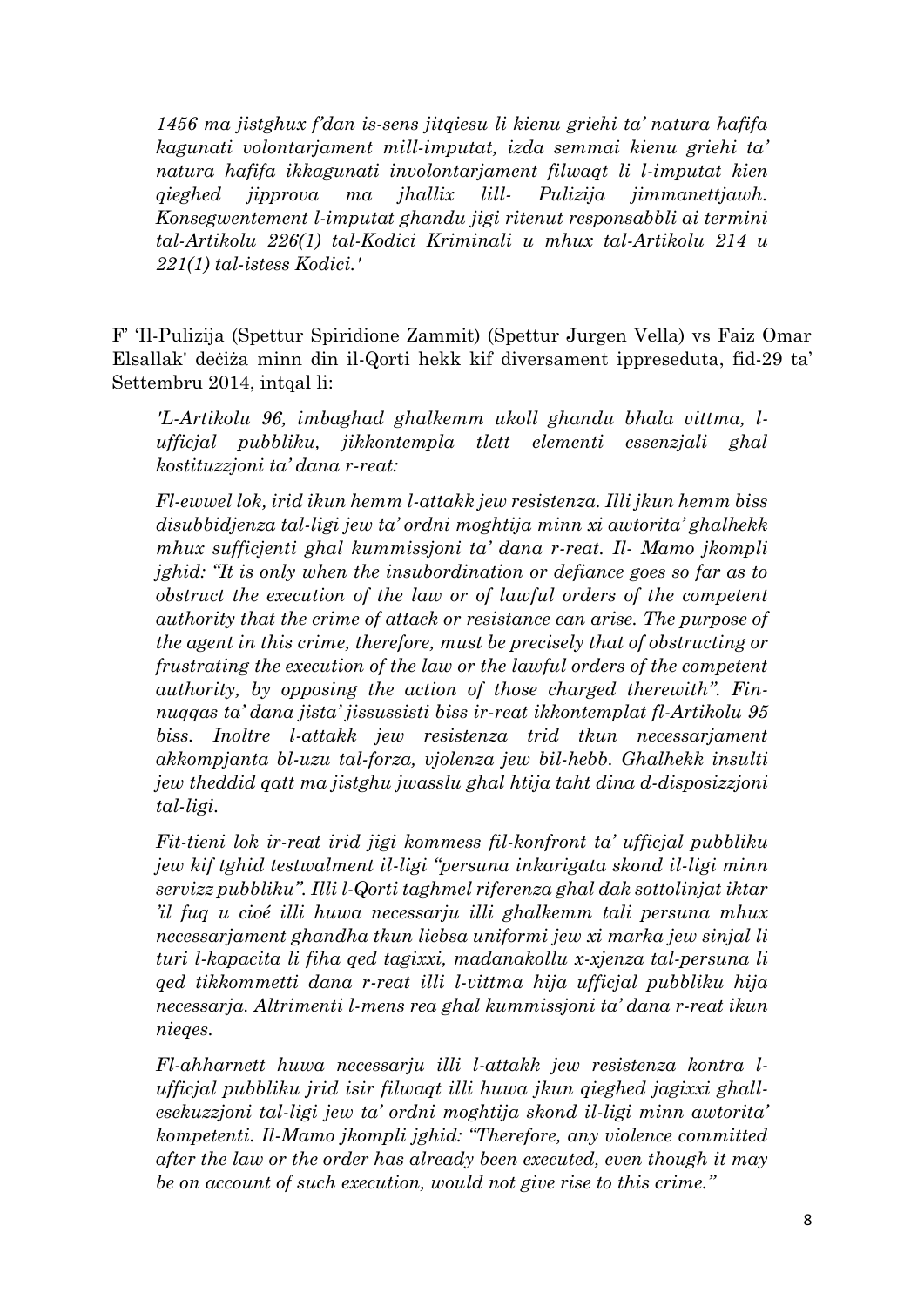Applikati għall-fattispeċie tal-każ in eżami, din il-Qorti tqis li għalkemm hija konvinta lil hinn minn kull dubju raġjonevoli, li l-imputat naqas li jobdi l-ordnijiet leġittimi mogħijta lilu minn PS 1284 waqt li dan kien qed jaqdi d-doveri tiegħu, il-Qorti ma tqisx iżda, li l-estremi tar-reat kontemplat fl-Artikolu 96 tal-Kap 9 tal-Liġijiet ta' Malta, ġew ippruvati. Dak li trid tqis din il-Qorti huwa, jekk blazzjonijiet li ħa, l-imputat irrendiex ruħu ħati ta' reat ta' attakk jew reżistenza bi vjolenza kontra l-Pulizija.

F'dan il-każ, dak li għamel l-imputat kien, li ddeċieda li jitlaq 'il barra mill-Għassa, nonostante li huwa ġie mitlub biex jibqa' fl-Għassa ħalli jiġi mistoqsi xi domandi. L-imputat baqa' sejjer 'il barra, u kien għalhekk li l-Uffiċjali tal-Pulizija użaw forza minima sabiex dan ma jibqax sejjer. Irriżulta mill-affidavits tal-Uffiċjali tal-Pulizija ppreżentati, li dan irreżista lill-Pulizija biex jerġa' jidħol ġewwa l-Għassa, tant li beda jiġbed ruħu lura sabiex jitlaq. Madanakollu, l-ebda Uffiċjal tal-Pulizija ma xehed fis-sens, li l-imputat attakka jew weġġa' lil xi Uffiċjal tal-Pulizija. Il-Qorti ma tqisx li ġie ppruvat li l-imputat qabeż il-limiti tar-reżistenza, iktar u iktar tenut kont li sa dak il-ħin, huwa kien mar minn jeddu ġewwa l-Għassa tal-Pulizija, u ma kienx għadu ġie nfurmat li kien qiegħed jiġi miżmum taħt arrest. Il-Qorti tqies li fiċ-ċirkostanzi hekk kif irriżultaw mill-provi prodotti, l-imputat ma marx oltre s-sempliċi sforz, biex jevadi li jibqa' miżmum ġewwa l-Għassa tal-Pulizija.

Il-Qorti għalhekk, sejra tillibera lill-imputat mit-tielet imputazzjoni.

Dwar ir-raba' imputazzjoni, din il-Qorti tqies li dan ġie akkużat talli żamm fuq ilpersuna tiegħu, taħt il-kontroll tiegħu, jew ġarr barra minn xi fond jew fiddintorni tiegħu, mus għamla VIROBLOC BREVETE No 7, b'tul ta' xafra 7.5ċm u tul totali ta' 17.5ċm, u dana mingħajr ma kellu liċenzja għal dan il-fini.

Il-Qorti tqies li nonostante kif ġiet imniżżla l-imputazzjoni fit-taħrika tal-kawża, l-imputat qed jiġi akkużat in vista tal-fatt li kellu fuq il-persuna tiegħu, mus. Għaldaqstant, din il-Qorti tagħmel referenza għall-Artikoli 6 u 7 tal-Kap 480 tal-Liġijiet ta' Malta, li jaqraw:

*6.Salvi d-dispożizzjonijiet tal-artikolu 8 ħadd ma għandu jġorr 'il barra minn xi fond jew id-dintorni tiegħu xi sikkina jew strument li jaqta' jew bil-ponta ta' liema xorta jkun mingħajr ma jkollu liċenzja jew permess mingħand il-Kummissarju.*

*7. Id-dispożizzjonijiet tal-artikolu 6 ma jgħoddux għal:*